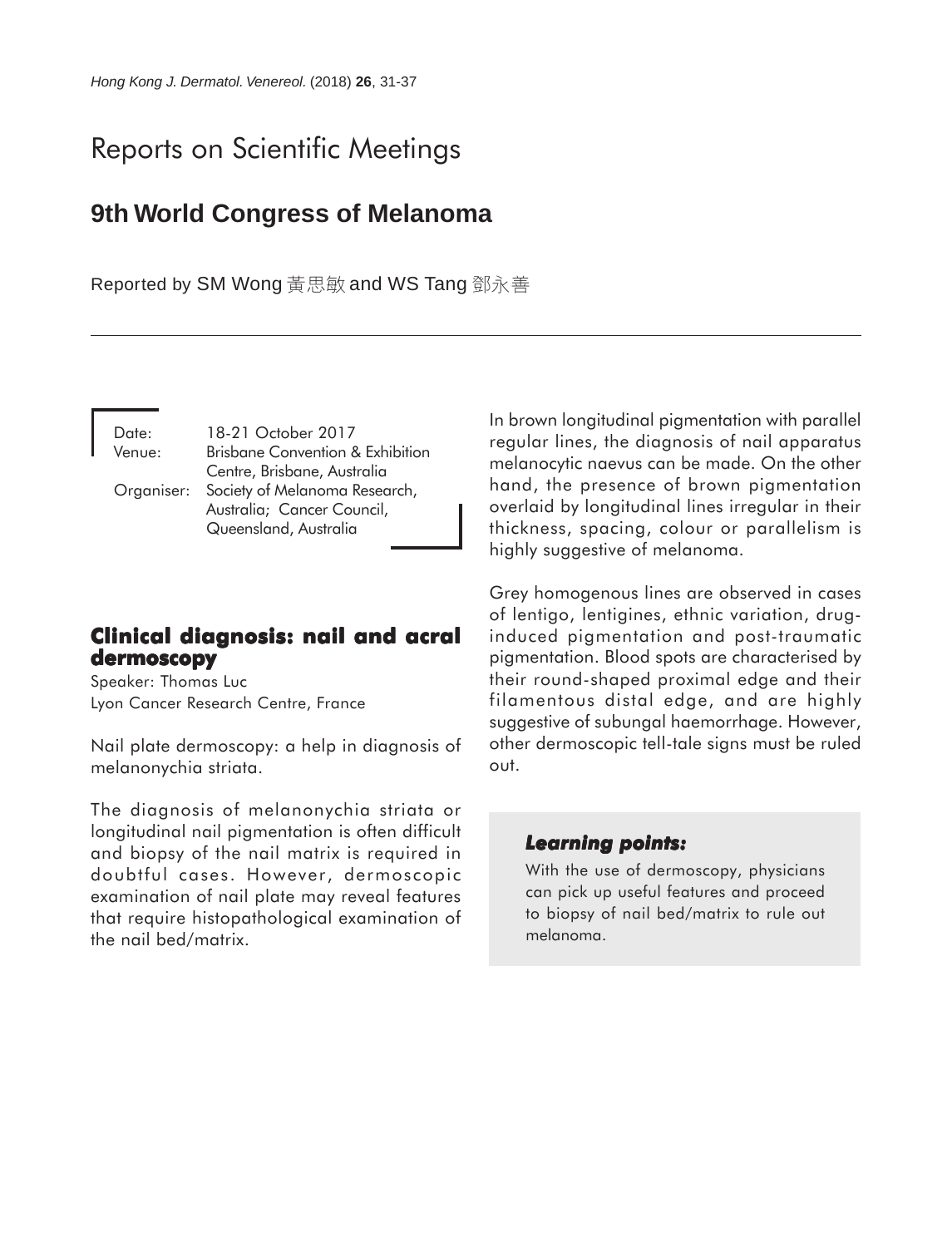## **Radiotherapy and immunotherapy in advanced stage melanoma**

Speaker: Wang Tim

Australia and New Zealand Melanoma Trial Group (ANZMTG), Westmead Hospital, Sydney, Australia

BRAF inhibitors have been shown to synergise with radiation by increasing overall cell-kill in BRAF mutant melanoma cell-line studies. However, in routine clinical practice, BRAF inhibitors have been shown in multiple case series to increase the toxicity associated with radiation therapy in the treatment of melanoma, in particular cutaneous toxicity. A recent consensus statement from the Eastern Cooperative Oncology Group recommends withholding radiotherapy for three or more days before and after fractioned RT and one or more days before or after stereotactic radiosurgery (SRS). BRAF and MEK inhibitor combination therapy is now the mainstay of treatment for patients with BRAF V600 mutant advanced stage melanoma. This combination therapy showed an improvement in survival outcome as compared to BRAF inhibitor alone. The BRAF and MEK inhibitor combination therapy also demonstrated significantly less cutaneous toxicity. However, the toxicity of radiation therapy concurrent with BRAF/MEK inhibitor is still unknown. There is an ongoing Australian multi-centre prospective study evaluating the safety, efficacy and toxicity of concurrent palliative RT with BRAF and MEK inhibitors for treatment of metastatic melanoma with promising initial results.

#### *Learning points: Learning*

The emerging era of combined radiation and immunotherapy has provided new insight into the treatment of metastatic advanced stage melanoma.

# **Clinical diagnosis: reflectance confocal microscopy: melanoma: microscopy: melanoma: different patterns for different types**

Speaker: Pellacani G

Universityof Modena and Reggio Emilia, Dermatology, Modena, Italy

Reflectance confocal miscoscopy (RCM) is noninvasive imaging technique that produces horizontal images of the skin in a cellular level resolution and in real time. This instrument is of great value in the field of dermoscopically difficult-to-diagnose melanocytic lesions as it improves the diagnostic accuracy of melanoma and reduces the number of excisions of benign melanocytic lesions.

For melanocytic lesions, the classification of confocal patterns for the layer under evaluation must be taken into consideration. In the epidermis, the presence of atypical melanocytes, dendritic or roundish in shape, may be present. At the epidermo-dermal junction and upper dermis, we may find atypical cells and melanocytes clustered into non-homogenous nests.

In past few decades, the importance of RCM for diagnosis and subtype classification of melanoma has increased. Overall, four different subtypes of melanoma have been described: (1) pagetoid melanoma, (2) dendritic-cell melanoma, (3) large-clustered melanoma, and (4) mixed type. Each subtype is characterised by a predominant cell population, and each has been found to correlate with patient phenotype and sun-behaviour. For example, pagetoid and dendritic-cell melanoma are characterised by predominantly intra-epidermal proliferation of malignant cells and they usually correspond to superficial spreading melanoma type upon histopathological examination, with the difference that the latter is more frequently observed on chronically sun-damaged skin.

On the other hand, large-cluster melanoma usually corresponds to nodular melanoma with predominant vertical growth pattern. The mixed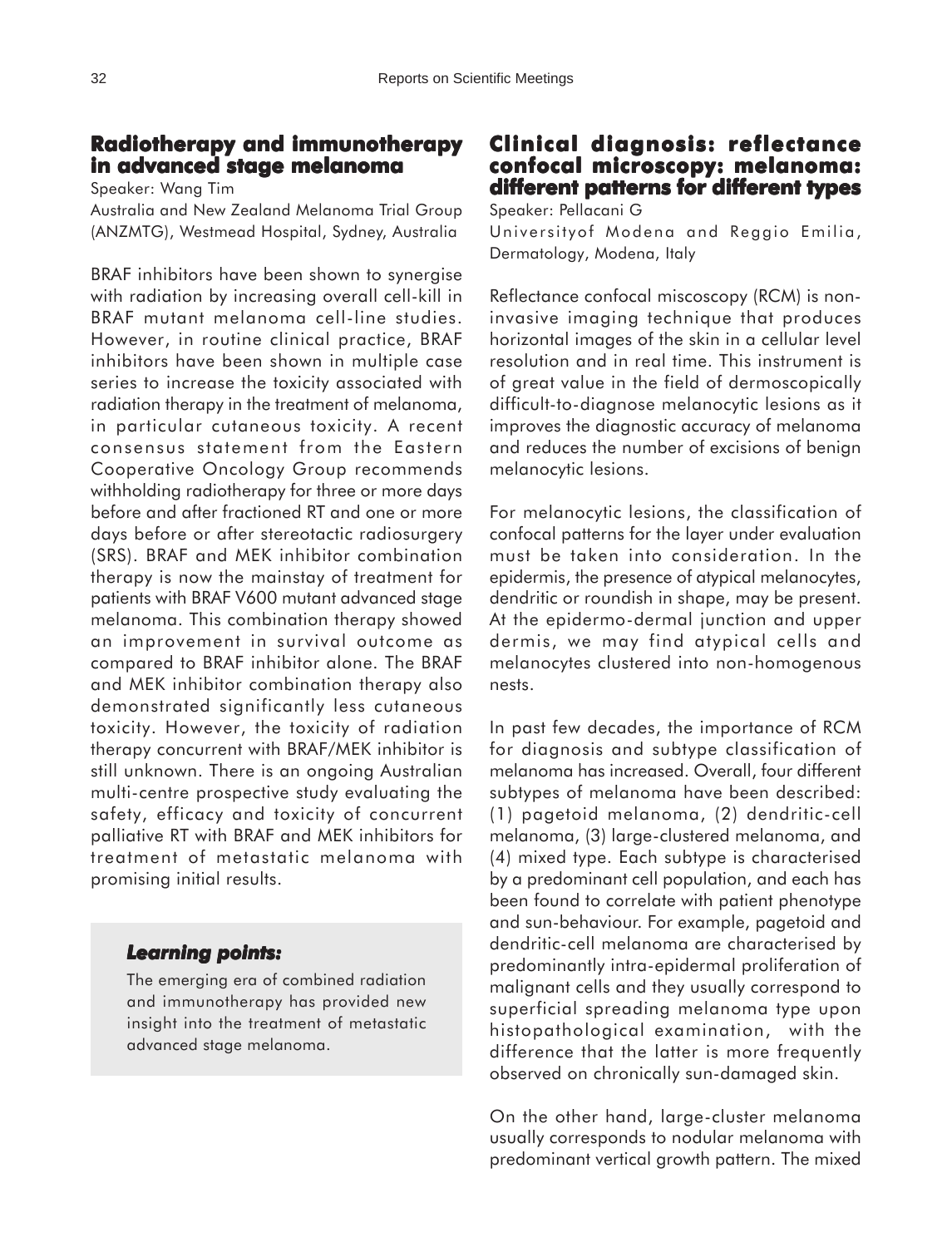type is a combination of the three subtypes with no predominance of single pattern and is probably derived from modifications of the cytological-architectural aspects during tumour progression.

#### *Learning points: Learning*

Expertise in the use of RCM technology will help reduce the number of benign melanocytic lesions excised. It also provides more information when delineating the extent of excision, especially in superficial spreading multifocal melanoma and facial lesions.

# **Field-directed treatments in the contest of therapeutic algorithms**

Speaker: Ketty Peris University of L'Aquila, Italy

Topical therapies for actinic keratosis (AK) include 5% 5-Fluorouracil (5-FU), 0.5% 5-FU with 10% salicylic acid, 5% imiquimod cream, 3.75% imiquimod cream, ingenol mebutate, 3% diclofenac gel, and conventional or daylight photodynamic therapy, which all have a lesion clearance range from 54% to 92%.

Three new guidelines or algorithms for treatment of actinic keratosis have been published in 2017 from British Association of Dermatologists (BAD) in British Journal of Dermatology, by Dirschka et al in Journal of Dermatology Treatment, and by Calravara-Pinton et al. in the Journal of Cutaneous Medicine and Surgery respectively. The BAD guidelines do not recommend treating all AKs but the other two guidelines concur on treating all AKs; however, the most important message is that all three guidelines agree that actinic keratosis are premalignant lesions, and field treatment instead of isolated lesions treatment in multiple actinic keratosis cases, especially in photo-damaged skin is advisable.

Actinic keratosis field treatment sites most commonly are the face and scalp, and sometimes may be the chest or back. In multiple AKs on small fields (area  $\leq$ 25 cm<sup>2</sup>), for example in localised areas of the face, 5% imiquimod cream, 5-FU, 0.5% 5-FU with 10% salicylic acid, ingenol mebutate, or photodynamic therapy are recommended. For large areas of actinic damage, 3% diclofenac gel, 3.7% imiquimod cream, 5-FU and photodynamic therapy are recommended. When treatment area is large, clustered directed therapies may be used in successive treatment cycles.

However, age of patient, ability to perform home-based treatment, compliance, patient immune status, history of previous treatments and availability of therapy need to be considered when deciding on treatment modality.

Recommendations for use of 5% imiquimod cream in treatment of AK vary from three days a week for four weeks (one or two courses) in Europe to twice weekly for 16 weeks in the United States and even three times a week for 16 weeks in Australia.

The treatment regimen can be either field treatment followed by cryotherapy to any remaining AKs; or lesion-directed treatment followed by field directed therapy like cryotherapy followed by 5-FU or imiquimod cream.

#### *Learning points: Learning points:*

New guidelines in 2017 for actinic keratosis recommend field treatment to actinic skin damage in those with multiple AKs.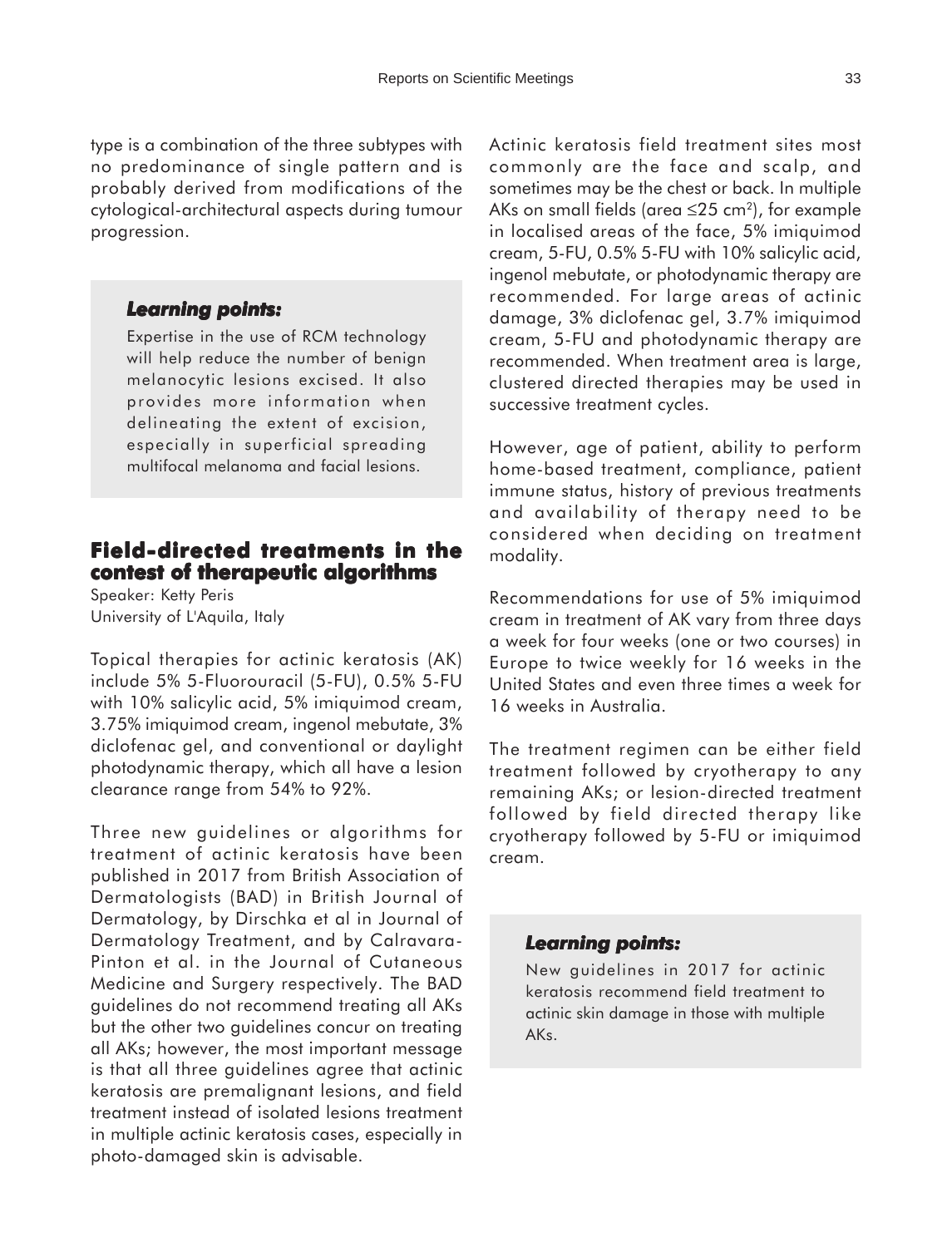## **New approaches in the treatment of advance SCC (immunotherapy) advance SCC (immunotherapy)**

Speaker: Axel Hauschild

Universitatsklinikum Schleswig-Holstein, Campus Kiel, Germany

In advanced or unresectable squamous cell carcinoma (SCC) of the skin, chemotherapy is usually the treatment of choice. However, patients may not undergo further chemotherapy due to lack of response or side effects. In these cases, anti-PD1 antibodies are an alternative treatment for skin SCC and have shown promising results. In one study, out of four SCC and one basosquamous basal cell carcinoma, two cases showed a partial response and three were stabilised with a response duration of over six months with excellent tolerability.

There is an ongoing pivotal phase II cutaneous SCC study involving metastatic or locally advanced cases treated with anti-PD1 antibodies, and preliminary response rate is 46. 2%. This excellent result has prompted pivotal studies of anti-PD1 antibodies given every three weeks as an intravenous infusion in cases of cutaneous basal cell carcinoma (BCC) refractory to hedgehog inhibitors.

However, anti-PD1 has certain serious adverse effects such as immune-mediated neuropathy, pneumonitis in which may be lethal. PD1 is also essential in keeping transplant organs intact and is therefore contraindicated in organ transplant patients. Unfortunately the same group of patients are prone to developing cutaneous malignancy due to immunosuppression. The speaker here shared his case of an off-label use of pembrolizumab in a kidney transplant patient on cyclosporin A and steroid with treatment-resistant cutaneous SCC. The patient developed irreversible organ rejection two months post pembrolizumab but she achieved 85% reduction in tumour burden after eight months of treatment and continued with dialysis. Therefore, the decision to treat advanced SCC with immunotherapy with contraindications is based on the balance between risk and benefit.

#### *Learning points: Learning points:*

Treatment response in chemotherapy for advanced cutaneous SCC is short and uncommon, responses with no proven impact on overall survival. Immune checkpoint modulators, namely anti-PD1 antibodies are promising treatment options for advanced SCC, BCC and even Merkel cell carcinoma.

#### **2017 Australian Guidelines for digital dermoscopy monitoring: dermoscopy monitoring: evidence and recommendations**

Speaker: Scott Menzies University of Sydney,Central Clinical School, Discipline of Dermatology, Australia

Digital dermoscopy monitoring for melanoma can be classified into short-term monitoring and long-term monitoring. Short-term monitoring is to observe for changes three months later, in stable atypical lesions, or unstable but only mild atypical lesions, in which any change will lead to excision. Diagnostic sensitivity could be up to 94% whereas specificity is about 84%. In contrast, long-term monitoring is a standard surveillance tool in melanoma detection varying between from 6 to 12 months. The aim is to monitor any melanocytic lesions in patients with multiple atypical naevi, or follow up of shortterm monitored lesions. The sensitivity is about 95-96% but specificity is unknown.

Long-term digital dermoscopy monitoring can also identify dermoscopic featureless melanoma over time: the featureless melanoma is monitored for the eventual appearance of suspicious morphology, leading to its diagnosis.

The speaker stressed that long-term monitoring is less efficacious in low-risk patients. Studies have shown that 150 patient visits are needed, or 3000 lesions are needed to be monitored to diagnose one melanoma in low-risk patients. Therefore, long-term monitoring is only recommended in high-risk patients.